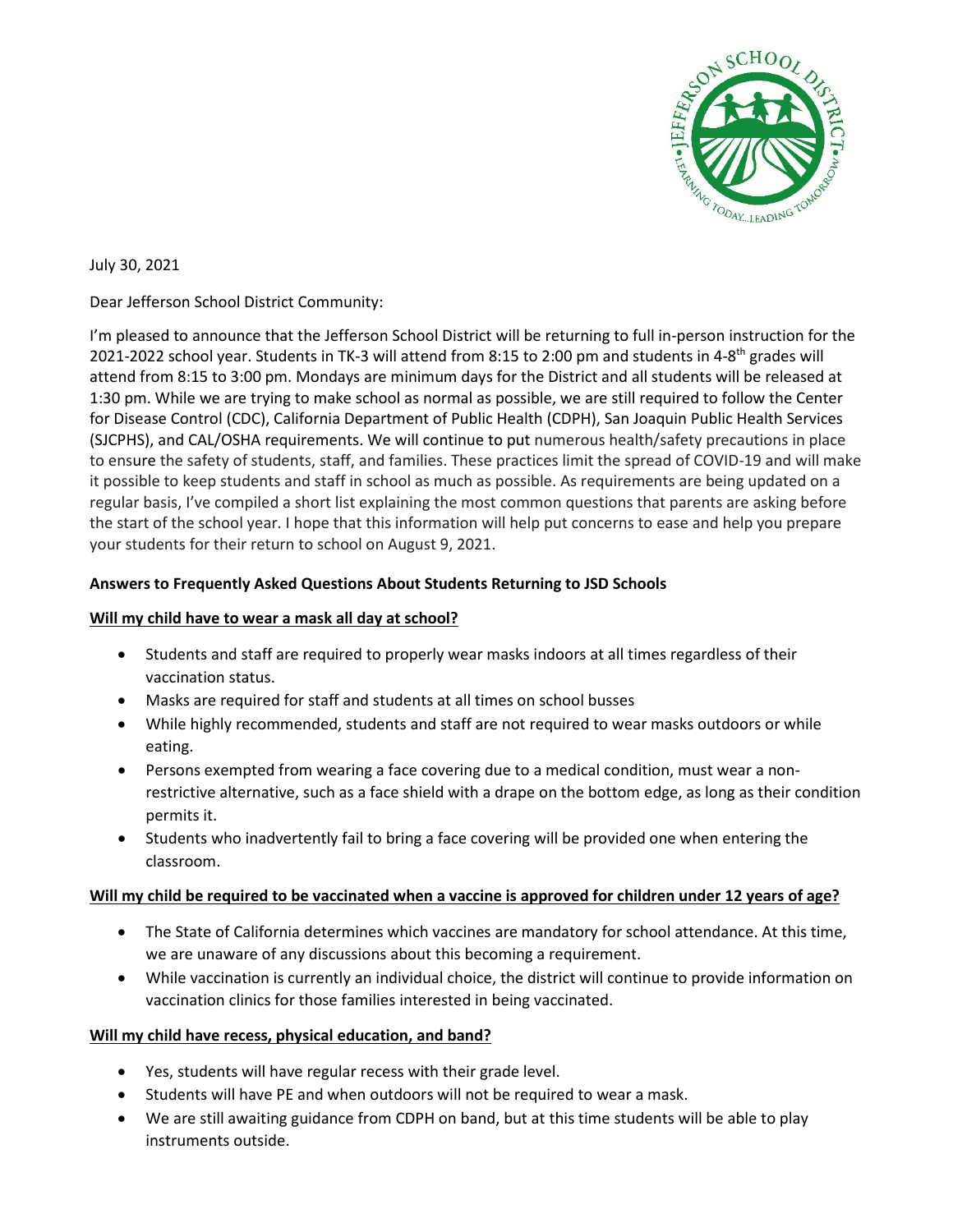#### **Will breakfast and lunch be served at school?**

- Breakfast and lunch will be served at school. This year campuses will open at 8:00 am and breakfast will be served at break time.
- Schools will maximize physical distance as much as possible when moving through the food service line and while eating (especially indoors). Schools will utilize both indoor and outdoor tables to allow for physical distancing.
- Students will sit in the cafeteria or outdoor eating area by class or cohort to limit transmission.
- Staff will promote hand washing or hand sanitizing before and after eating.
- The District has added ventilation systems for all school cafeterias, gyms, and classrooms.

# **Will visitors be allowed on campus?**

• To start the school year, schools will not be allowing visitors or volunteers on campus regardless of vaccination status.

# **Will students be required to maintain physical distancing all day?**

- While CDPH has no minimum physical distancing requirement, JSD plans to maximize physical distancing as much as possible depending on the setting.
- Cohorting can limit the spread of COVID-19

# **Will students be taught handwashing and respiratory etiquette?**

- Staff will teach and reinforce proper handwashing with soap and water for at least 20 seconds
- Staff will teach and reinforce avoiding contact with one's eyes, nose, and mouth, and covering coughs and sneezes among students and staff.
- Everyone will be reminded to wash hands frequently
- If handwashing is not possible, students and staff will use hand sanitizer

#### **Will my child be required to complete a daily health screening or be tested regularly?**

- Families will be asked to do a daily home health screening prior to coming to school. If the student is sick they should remain home.
	- $\circ$  People with COVID-19 have had a wide range of symptoms reported ranging from mild symptoms to severe illness. Symptoms may appear 2-14 days after exposure to the virus. Anyone can have mild to severe symptoms. People with these symptoms may have COVID-19:
		- **Fever or chills**
		- Cough
		- **EXECUTE:** Shortness of breath or difficulty breathing
		- **Fatigue**
		- **Muscle or body aches**
		- **Headache**
		- New loss of taste or smell
		- **Sore throat**
		- Congestion or runny nose
		- **Nausea or vomiting**
		- Diarrhea